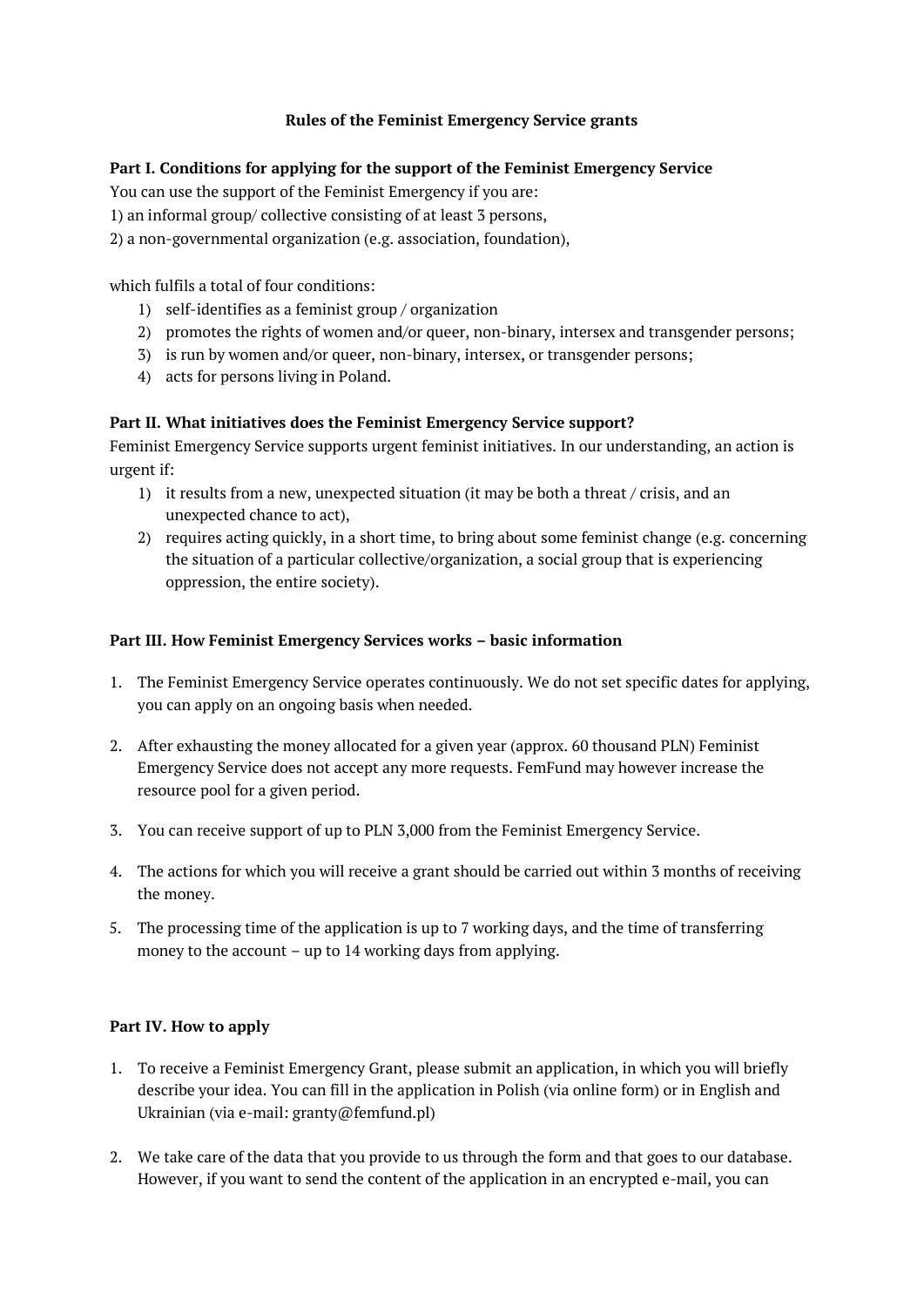download the application in a text file and send it using our PGP key to granty@femfund.pl. If you have questions about the security of the transfer and storage of your data, please contact us.

- 3. Every year, your group/organization may submit as many applications as it wishes. You may receive a Feminist Emergency Grant no more than twice a year.
- 4. In the application, we encourage you to provide referrals these are the persons with whom you have worked so far, and who we can contact in case of having any questions about your group. This field is not mandatory. We encourage you to complete it in order to share with you – the persons and groups operating in the feminist movement – the responsibility for decisions regarding the Fund's money.

# Part V. Considering the applications

- 1. Applications are considered by members of the Feminist Fund Team. Without consulting you, we will not pass on information about your group to anyone other than the Team and the Consultative Board, which we can turn to if we have any concerns about the group.
- 2. The time to consider the application and decide on the grant is up to 7 business days, and the time of transferring money to the account – up to 14 working days from applying.
- 3. After submitting the application, within max. 3 working days you will receive information whether your application has been received, meets the formal criteria, and will be considered further.
- 4. If your application passes the initial verification, we will invite you to a short online conversation with representatives of the FemFund Team. The purpose of the interview is to better understand the activity, so that a grant decision can be made.
- 5. Based on the information you provided in the application and during the conversation, we will make the final decision on the grant award. You will receive information about it in no more than 14 working days from applying.
- 6. We strive to keep the application process as short as possible, but we will not always be able to make a decision before your planned action. If you want to start the activity immediately – we cannot guarantee that the Fund will support it financially, but – if you receive a grant – you will be able to retroactively cover the expenses from the Feminist Emergency Fund.

# Part VI. Reporting

- 1. You can conduct the action within 3 months of the decision to award the grant.
- 2. After the grant is awarded, we will sign a short and simple donation or grant agreement with you and transfer the money to your account.
- 3. After the implementation of the action, you will be asked to prepare a summary of the activities carried out together with a brief information on expenditures.
- 4. We publish a minimum of information about the groups that receive the support of the Feminist Emergency Service: group name, grant amount, a photo and a short description of the action. Of course, if you want, we will be happy to inform about your activities more widely.